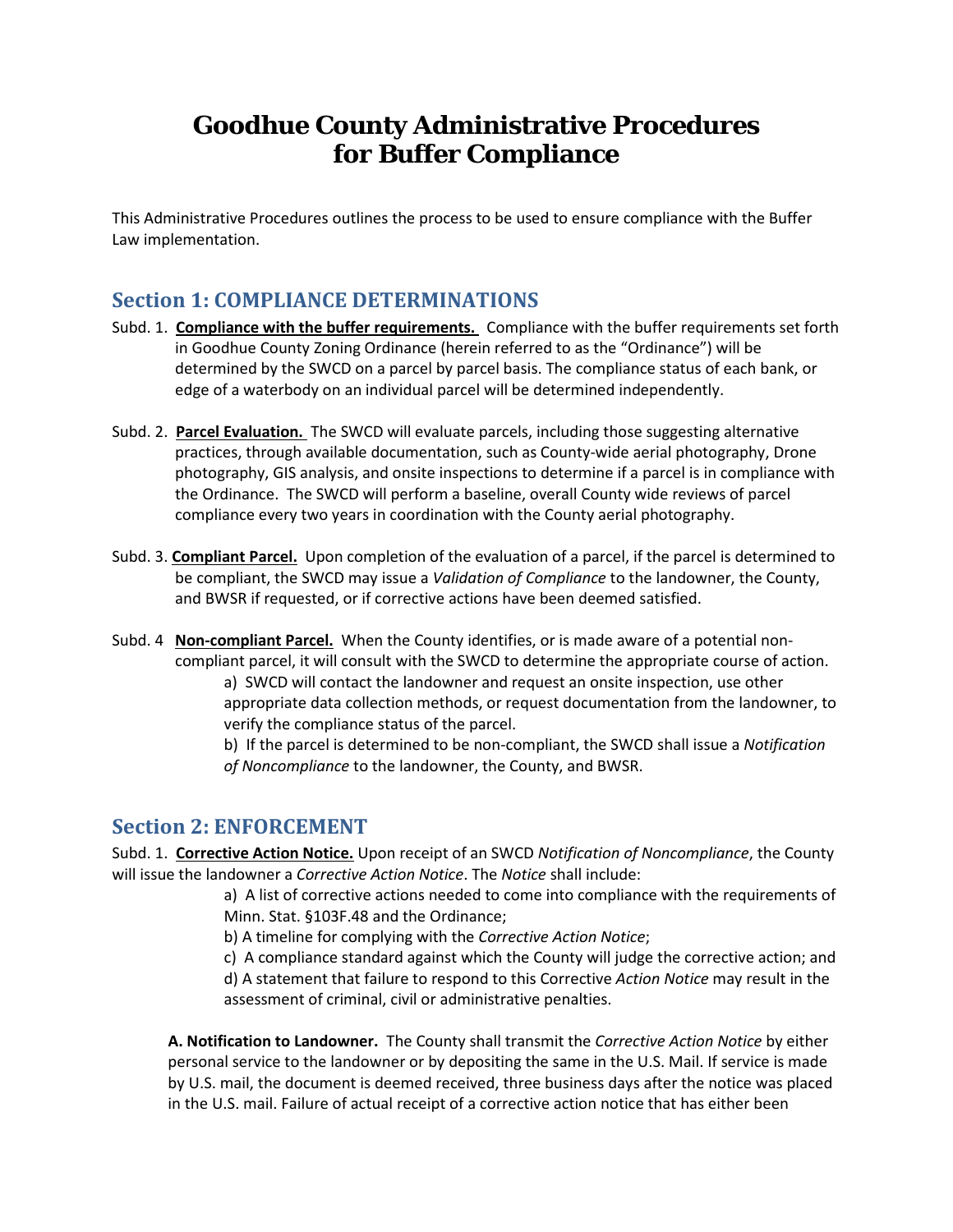personally served or served by depositing the same in the U.S. Mail shall not be deemed a defense in an enforcement proceeding.

**B. Notification to Others.** The County shall send a copy of the *Corrective Action Notice* to both SWCD and BWSR.

**C. Modifications.** The County may modify the corrective actions and timeline for compliance, to extend the compliance timeline for a modification that imposes a substantial new action or significantly accelerates the completion date for an action.

1.) The landowner may supply information to the County or the SWCD in support of a request to modify a corrective action or the timeline for compliance. On the basis of any such submittal or at its own discretion, the County may make a written modification to the *Corrective Action Notice* or timeline for compliance.

2.) Any such modification of a compliance determination will be served on the landowner in the manner provided for in Subdivision 1, A of this Section. The County shall provide the SWCD and BWSR a written copy of any modification made pursuant to this provision.

**D. Compliance with a Corrective Action Notice.** Upon notification from the landowner to SWCD that the corrections have been made, SWCD will re-evaluate the parcel to determine compliance. If the parcel is determined to be in compliance, SWCD will issue a *Validation of Compliance* to the landowner, the County, and BWSR. Upon receipt by the County of the *Validation of Compliance*, the *Corrective Action Notice* will be deemed to be closed.

Subd. 2. **Administrative Penalty Order**. The County may issue an *Administrative Penalty Order* as provided for in Minn. Stat. §§103F.48, subd. 7(b) and (c) and 103B.101, subdivision 12a to a landowner who has failed to take the corrective action as set forth in the *Corrective Action Notice*. The A*dministrative Penalty Order* shall include:

> a) The facts constituting the violation of the riparian protection and water quality practices requirements set forth in the Ordinance or Minn. Stat. §103F.48;

b) The specific statute and/or Ordinance section(s) that has/have been violated;

c) A written description of prior efforts to work with the landowner to resolve the violation;

d) The amount of the penalty to be imposed;

e) The date the penalty will begin to accrue;

- f) The date that payment of the penalty is due;
- g) The date by which all or part of the penalty may be forgiven if the landowner has/have complied with the *Corrective Action Notice*;

h) A statement of the landowner's right to appeal the ADMINISTRATIVE PENALY ORDER.

**A. Notification to Landowner.** The County shall transmit the *Administrative Penalty Order* by either personal service to the landowner or by depositing the same in the U.S. Mail. If service is made by U.S. mail, the document is deemed received, three business days after the notice was placed in the U.S. mail. Failure of actual receipt either been personally served or served by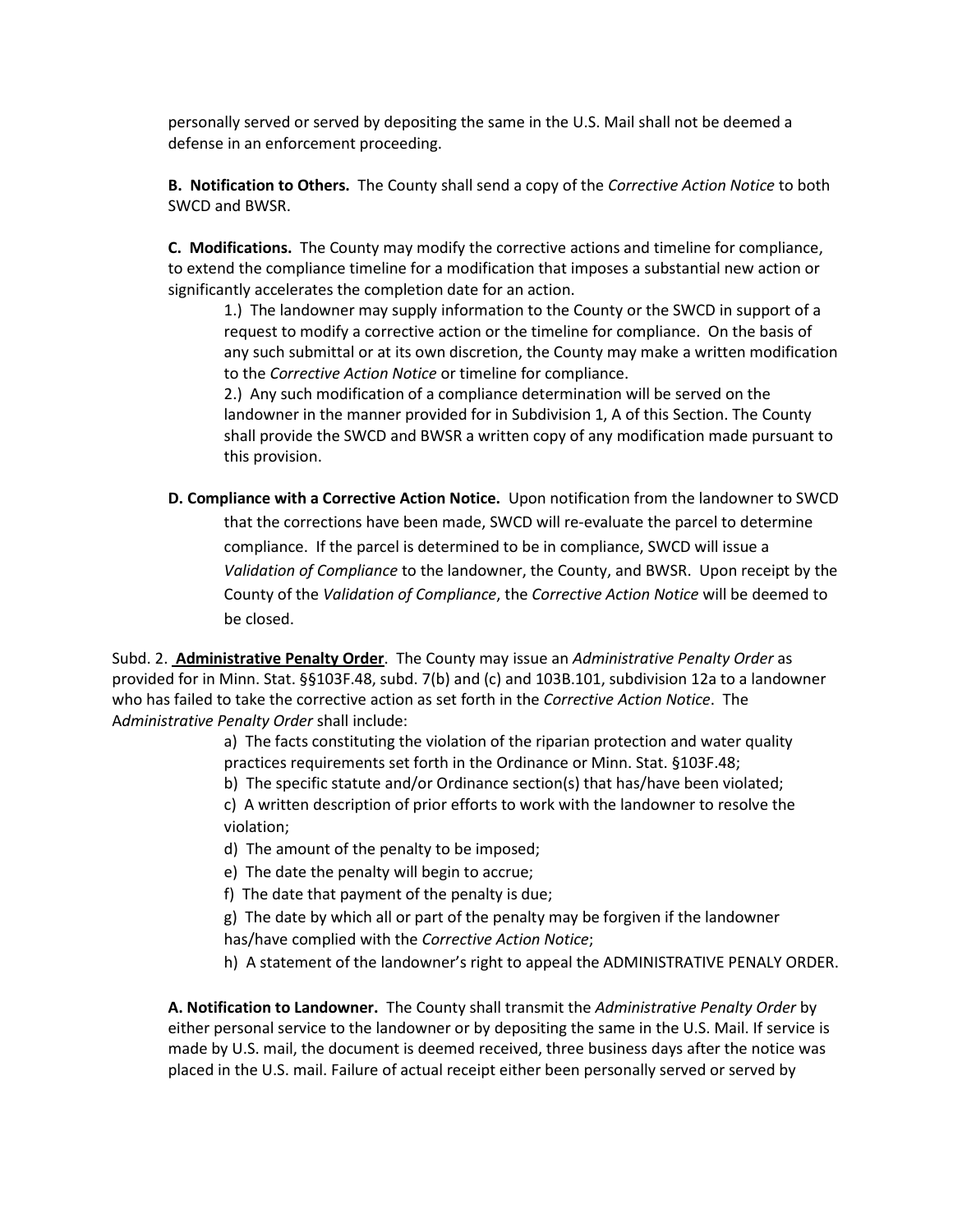depositing the same in the U.S. Mail shall not be deemed a defense in an enforcement proceeding.

**B. Notification to Others.** The County shall send a copy of the *Administrative Penalty Order* to both SWCD and BWSR.

**C. Compliance with an Administrative Penalty Order.** Upon notification from the landowner to SWCD that the corrections have been made, SWCD will re-evaluate the parcel to determine compliance. If the parcel is determined to be in compliance, SWCD will issue a *Validation of Compliance* to the landowner, the County, and BWSR. Upon receipt by the County of the *Validation of Compliance*, the *Administrative Penalty Order* will be deemed to be closed.

**D. Right to Appeal.** Within 30 days after receipt of the *Administrative Penalty Order*, a landowner may appeal the terms and conditions of an *Administrative Penalty Order* issued by a County to BWSR as provided in Minn. Stat. §103F.48, subd. 9. The appeal must be in writing and must include a copy of the *Administrative Penalty Order* that is being appealed, the basis for the appeal and any supporting evidence. The appeal may be submitted personally, by U.S. mail, or electronically, to the Executive Director of BWSR.

Subd. 3. **Misdemeanor.** Failure to comply with a *Corrective Action Notice* issued constitutes a misdemeanor and shall be punishable as defined by law.

**A. Statute of Limitations.** Any criminal enforcement action undertaken pursuant to the Ordinance must be undertaken within two years after the alleged violation was discovered or reasonably should have been discovered by the County.

Subd. 4. **Concurrency**. The County may serve a non-compliant parcel landowner a combined *Corrective Action Notice* and an *Administrative Penalty Order.* The County may also pursue a Criminal Prosecution concurrently with an *Administrative Penalty Order*

#### **Section 3: PENALTIES**

Subd. 1. **Penalty Fees.** Penalty fees are established by the County Board.

Subd. 2 **Penalty Due.** Unless the landowner appeals the *Administrative Penalty Order* as provided in this Policy, the penalty specified in the *Administrative Penalty Order* becomes immediately due and payable to the County as set forth in the *Administrative Penalty Order*.

**A. Corrected violation.** If the landowner submits written documentation that the violations have been corrected prior to the time the penalty becomes due and payable, the County shall verify compliance and adjust the penalty to an amount the landowner would have owed had the penalty been paid on the date the landowner submitted written documentation of compliance. Written documentation of compliance may include a written *Validation of Compliance* issued by the SWCD.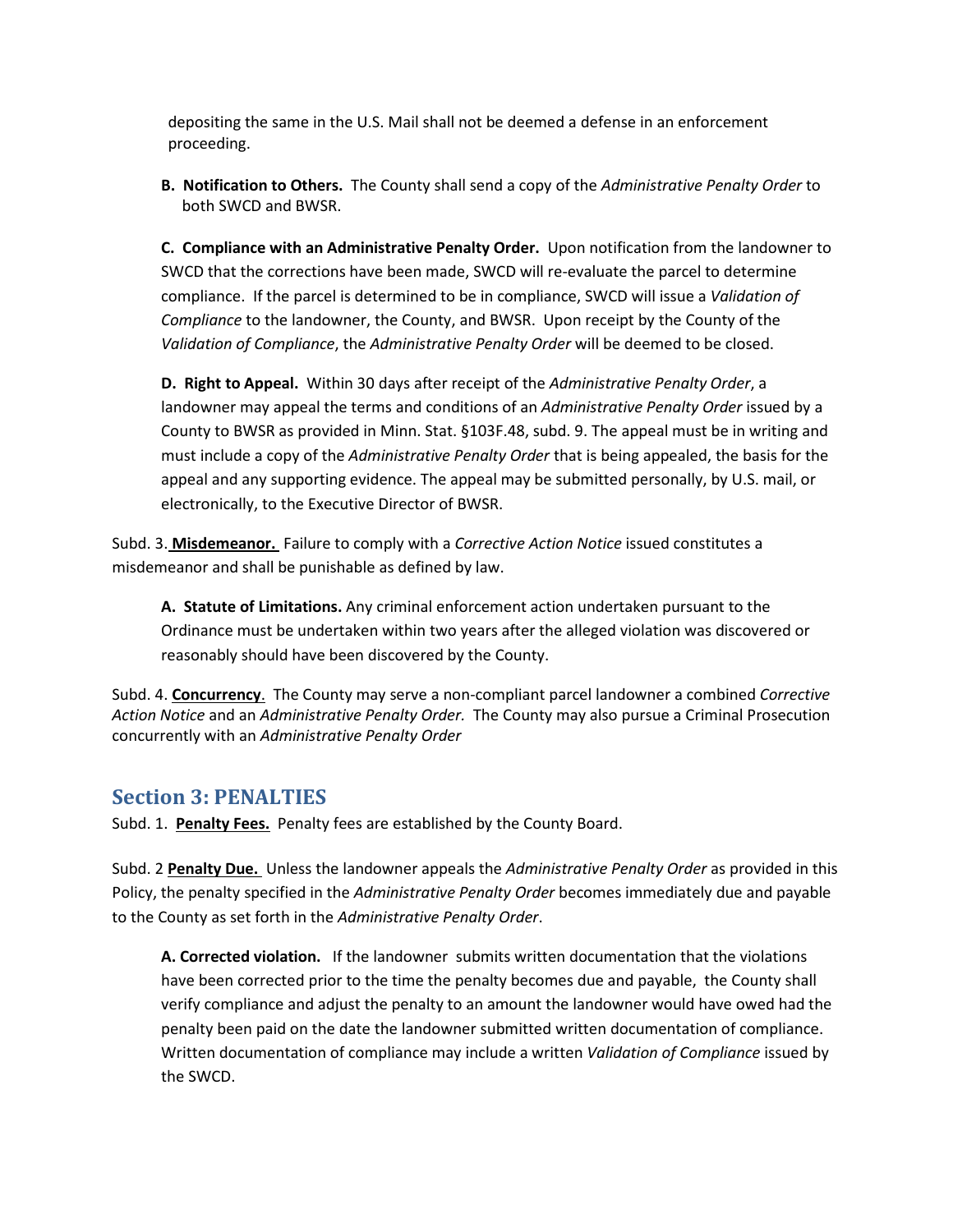**B. Incomplete correction of violation.** If the County determines the violation was not fully corrected, the County shall notify the landowner by issuing a written letter of determination. The penalty will continue to accrue until the violation is corrected as provided in the *Corrective Action Notice* and *Administrative Penalty Order*.

Subd. 3. **Collection of Penalties.** All penalties and interest assessed under an *Administrative Penalty Order* must be paid by the landowner within the time specified in the Order. All payments shall be made payable to the County. The County Board may assess any unpaid penalties and penalty interest to the non-compliant parcel.

## **Section 4: Documentation**

Subd. 1 **Documentation.** The County shall maintain all records pertaining to the status of the compliance for each buffer parcel and its related documentation.